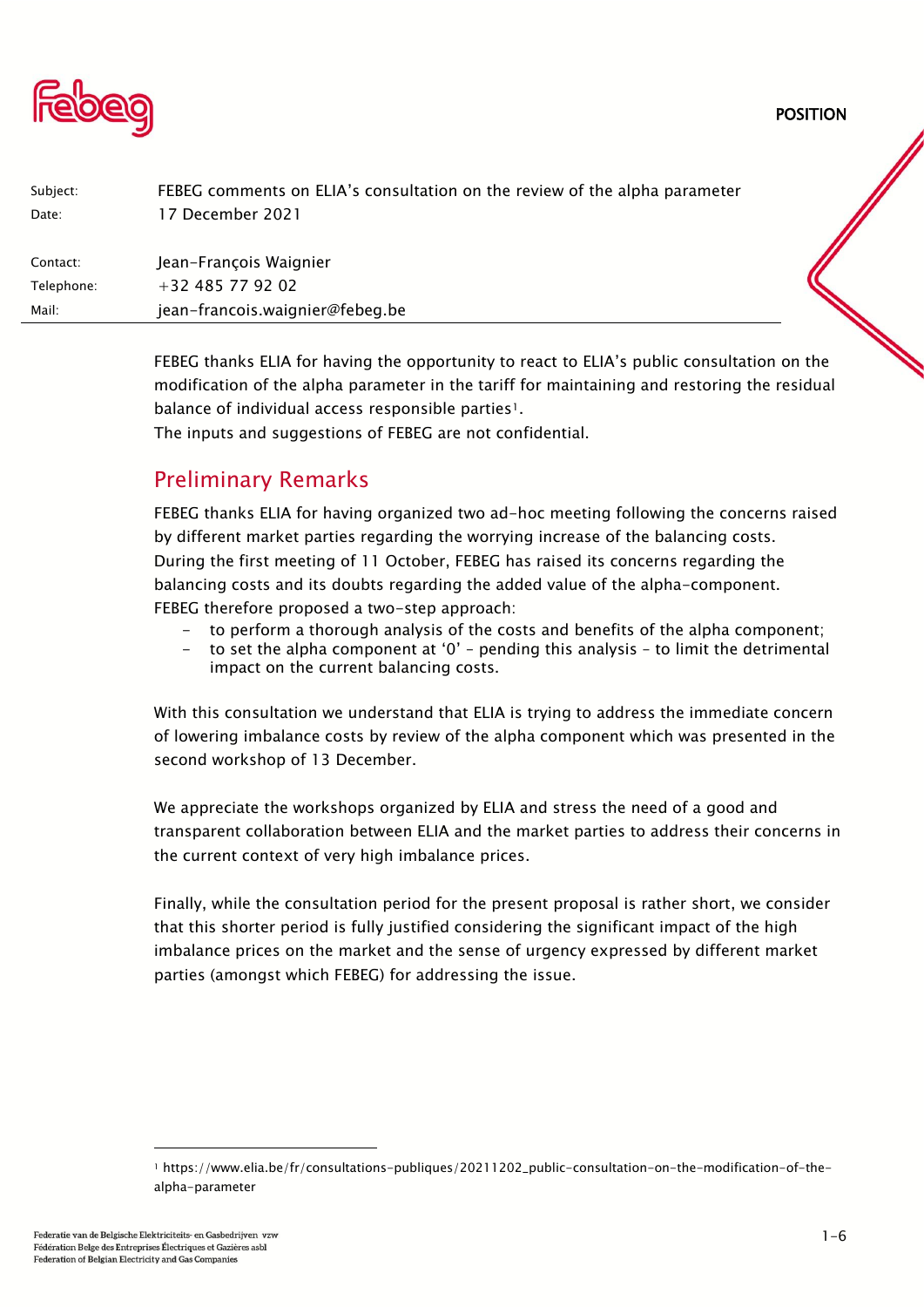

# Added value of the alpha component is not demonstrated

Ultimately, FEBEG remains of the opinion that the alpha component should be removed when its added value cannot be clearly demonstrated. At this moment, a cost-benefit-analysis demonstrating the added value of the alpha component is lacking.

Indeed, the overall objective should be to design a balancing mechanism that allows to – to the benefit of the end consumer - maintain the balance of the system at the lowest cost. Simply "shifting" a cost within the energy market (in this case, towards the BRP) does not reduce the cost, because in the end the overall system-costs are born by the consumers. A cost-benefit-analysis potentially demonstrating the added value of the alpha component should therefore clearly illustrate the following:

#### Effectiveness of the measure

FEBEG seriously doubts the effectiveness of the alpha component. Indeed, we consider the alpha component to be simply a financial transfer from BRP's to ELIA without bringing a lot of advantages to the system as the BRP's have little means to react on moments of structural imbalances:

- the alpha component results in a leak of liquidity and unreasonably high intraday prices on moments of structural imbalances;
- the obligation to offer CIPU units to the mFRR product in the future in an even more firm way - does not allow BRPs to optimally react against the alpha component;
- technical and operational constraints on assets do not always allow for a fast and adequate reaction;
- the discrepancy between the income from marginal mFRR price and imbalance price including the alpha component could have additional perverse effects such as higher mFRR capacity prices and lower liquidity from free mFRR bids from non-CIPU units;
- the alpha component did not initiate any major change in the BRP behaviour and did not lead to investments in flexibility. Several more important factors discourage the BRPs – notwithstanding the alpha component – to investment in flexibility:
	- $\circ$  the uncertainty and market risk;
	- $\circ$  complexity of the legal and regulatory framework, and product designs;
	- $\circ$  the cannibalization effect as an investment in a flexible asset could jeopardize the profitability;
	- o the technical and operational constraints of certain technologies;
	- $\circ$  the instability of the legal and regulatory framework (design of the products, European harmonization, new interconnections (NEMO, Alegro, ...)
	- $\circ$  uncertainty on the evolution of balancing prices with the PICASSO and MARI projects which is aggravated through the various derogations for many TSOs, delaying the full implementation of EBGL;
	- o huge efforts that are required to develop portfolio of demand response (complexity, operational and administrative burden, reluctancy at customers side, not always strong business case resulting in low profitability, …);
	- o …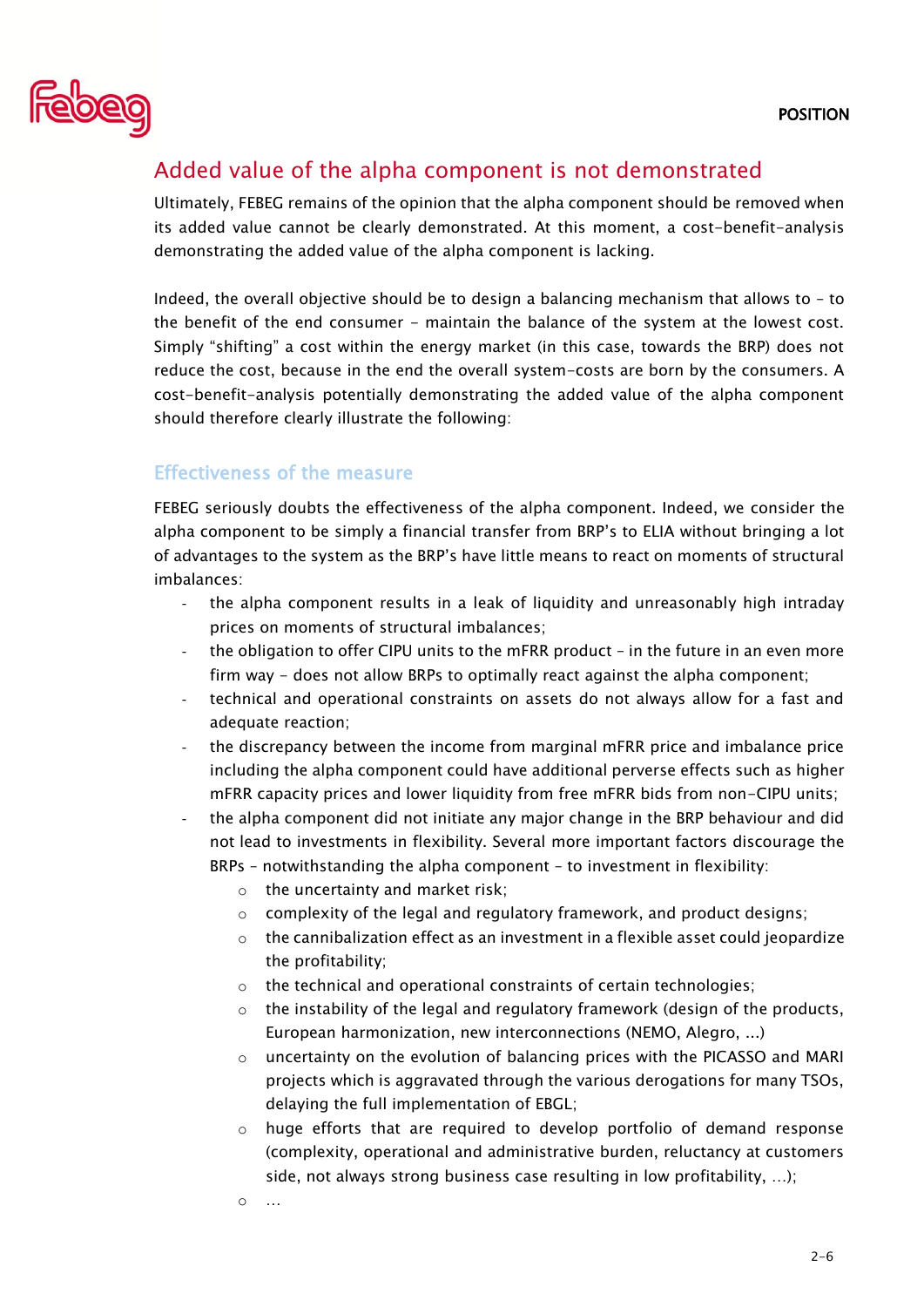

The first analyses of ELIA backing the proposal for modification of the alpha component are confirming this view:

- the impact of the alpha component on the behaviour of the BRP's cannot be isolated: changing behaviour of BRP's might be induced by other drivers such as increased flexibility means, higher activation prices, bigger share of renewables, better forecasting, etc.
- at high imbalance price (e.g.  $> 400$  EUR/MWh) further price increase doesn't trigger additional flexibility but just becomes a cost which ultimately be passed on to the end consumer.

To the contrary, FEBEG rather sees the alpha component as a huge entry barrier to new market players, which should be a concern for the regulators as it endangers the competitiveness of the overall Belgian market over the long run. Moreover, FEBEG notes that several important BRPs/suppliers have left the Belgian market in the period.

Last but not least, as already mentioned several times, the alpha component is a deterrent to the development of competitive PPAs, which is an essential element for further increasing renewables in Belgium. In the underneath overview the additional imbalance cost in EUR/MW is given per technology. The numbers are based on the DA forecast and production numbers from the ELIA website.

#### Proportionality of the measure

A proper cost-benefit-analysis should also demonstrate that the cost of the measure leads to an overall reduction of the balancing cost for the end consumer. In other words, the additional risks/costs for the BRP's should be lower than the risk/cost reduction for ELIA.

For the abovementioned reasons, FEBEG remains of the opinion that the added value is not demonstrated and therefore regrets that the alpha component is not removed or put at '0', pending additional analyses or considerations that would demonstrate the added value of the alpha component.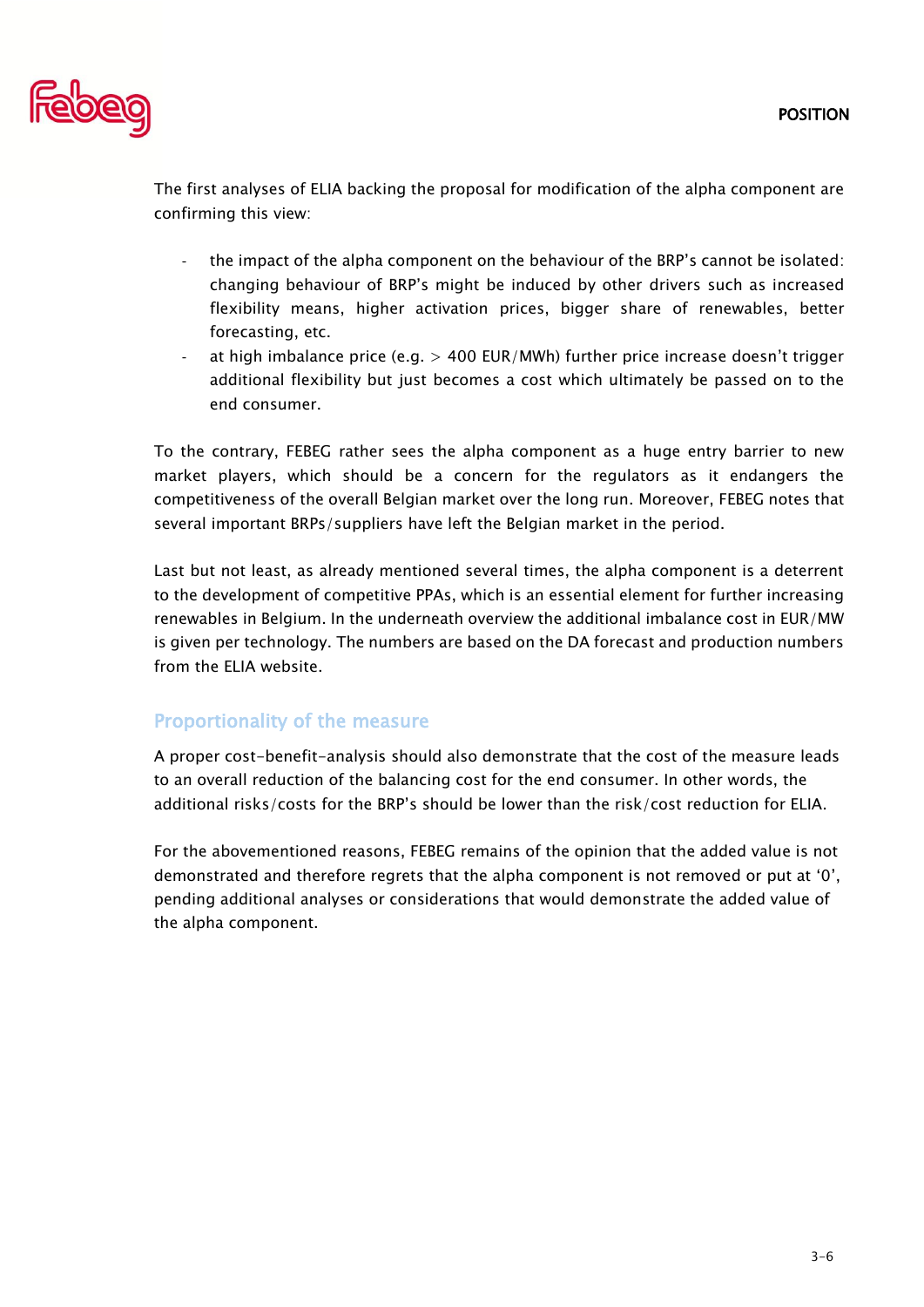

# On the proposal to recalibrate the alpha component

FEBEG confirms the figures on the overall impact of the alpha component as presented by ELIA during the 2 workshops on the imbalance costs:

- on average, the alpha component represents 25% of the imbalance costs;
- the cost of the alpha component has increased from 1.9 million euros in 2019 to 19.2 million euros in 2021 (YTD);
- the impact of the recalibration of the parameters means a delta of  $\sim$ 7 million euros if applied in 2021 (YTD).

FEBEG appreciates the efforts of ELIA to come up on a short notice with a proposal to recalibrate the alpha component and thanks ELIA for proposing a quick implementation timeline for the entry into force of the recalibration parameter with 01/02/2022 as go-live date.

As the proposed recalibration of the parameters has a positive impact on the BRP's balancing cost, it is absolutely necessary to implement it as soon as possible: the recalibration removes the costs for which it is already clearly demonstrated that they have no incentivizing effect on the behaviour of the BRP's.

# FEBEG welcomes the debate initiated by ELIA on the future evolution of the imbalance price

FEBEG welcomes and supports the initiatives of ELIA to organize a debate and in-depth reflections on the future of the imbalance price anticipating future market evolutions. FEBEG is also convinced of the need of this debate and is willing to contribute to developing a view on such evolution of the imbalance price.

In this context, FEBEG would already like to draw the attention of ELIA to two important elements. FEBEG would like to invite ELIA to take these concerns into account in its reflections on the future of the imbalance price.

### FEBEG is concerned about the risks linked to arbitrary set imbalance prices

Ideally, the imbalance price reflects as much as possible the real value of energy. An arbitrary set imbalance price – based on administratively set components – might create some undesired effects, such as:

#### Distortion of the price signal

Indeed, article 44.1(b) Electricity Balancing Guideline (EBGL) states that the imbalance settlement price should reflect the 'real time value of energy'. The real time value of energy naturally takes account of the risk of scarcity. Therefore, if properly set according to the EBGL principles, the imbalance settlement price mechanism should de facto provide an adequate price in situations of scarcity. As a result, adding an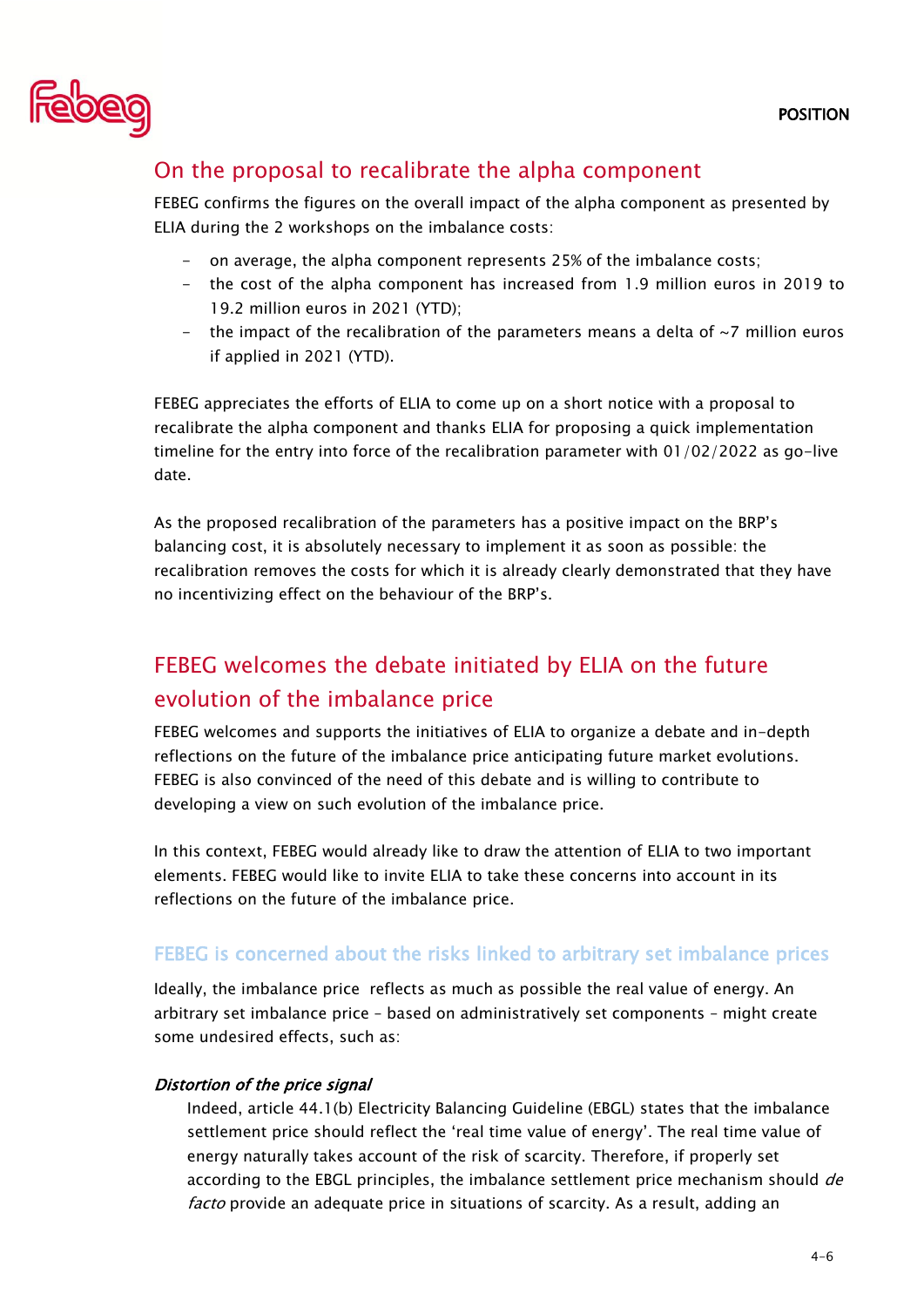

administrative component would be distortive since it would reduce the ability of imbalance prices to effectively reflect the real time value of the energy and would jeopardize the proper signaling function of an efficient imbalance settlement price. It would create counter-incentives and thus trigger inefficient behavior by BRPs.

#### Distortion of the level playing field between countries

In addition, since the imbalance settlement harmonization proposal recently proposed by ENTSO-E did not provide any harmonized methodology for such an administrative scarcity component, FEBEG is concerned to see national uncoordinated adders to be developed. The EBGL foresees an integrated balancing market. Implementing such administrative component in a non-coordinated way would lead to different imbalance price behavior with similar imbalance volumes in the different control areas. This would be a threat to level playing field in the European electricity markets.

#### Contradictory to measures to reduce the occurrence of price spikes

The Pricing Proposal currently under consultation by ENTSO-E introduces the new concept of a Balancing Energy Pricing Period (BEPP). One of the objectives to introduce the BEPP is to reduce the occurrence of price spikes. FEBEG questions why on the one hand measures are being formulated to suppress the real-time value of energy, while on the other hand 'incentivizing components' such as the alpha component are necessary to artificially increase the imbalance settlement price. It would be more efficient, more market-based and more transparent to avoid all such artificial interventions into the balancing prices and instead allow the market to function properly.

### FEBEG emphasizes the importance of a stable imbalance price design

Investments in flexibility means require a favourable investment climate. To create such a climate, several conditions need to be fulfilled. A stable and foreseeable regulatory framework is in this respect a 'condition sine qua non': therefore, FEBEG urges for a stable imbalance price design reflecting as much as possible real-time value of energy in the market.

An imbalance price which needs to serve other objectives than just reflecting the value of energy in the market risks to have to be adjusted frequently in function of the objectives to be met and risks to become very complex as unintended side-effects need to be managed, which is already the case with the alpha component. The addition of adders obviously creates additional administrative burdens as it will require further tweaking: these adaptations triggers long and difficult discussions on the identification and the magnitude of the parameter to be changed. This results in complexity, uncertainty and changing market circumstances which will discourage - rather than encourage investments - in flexibility means.